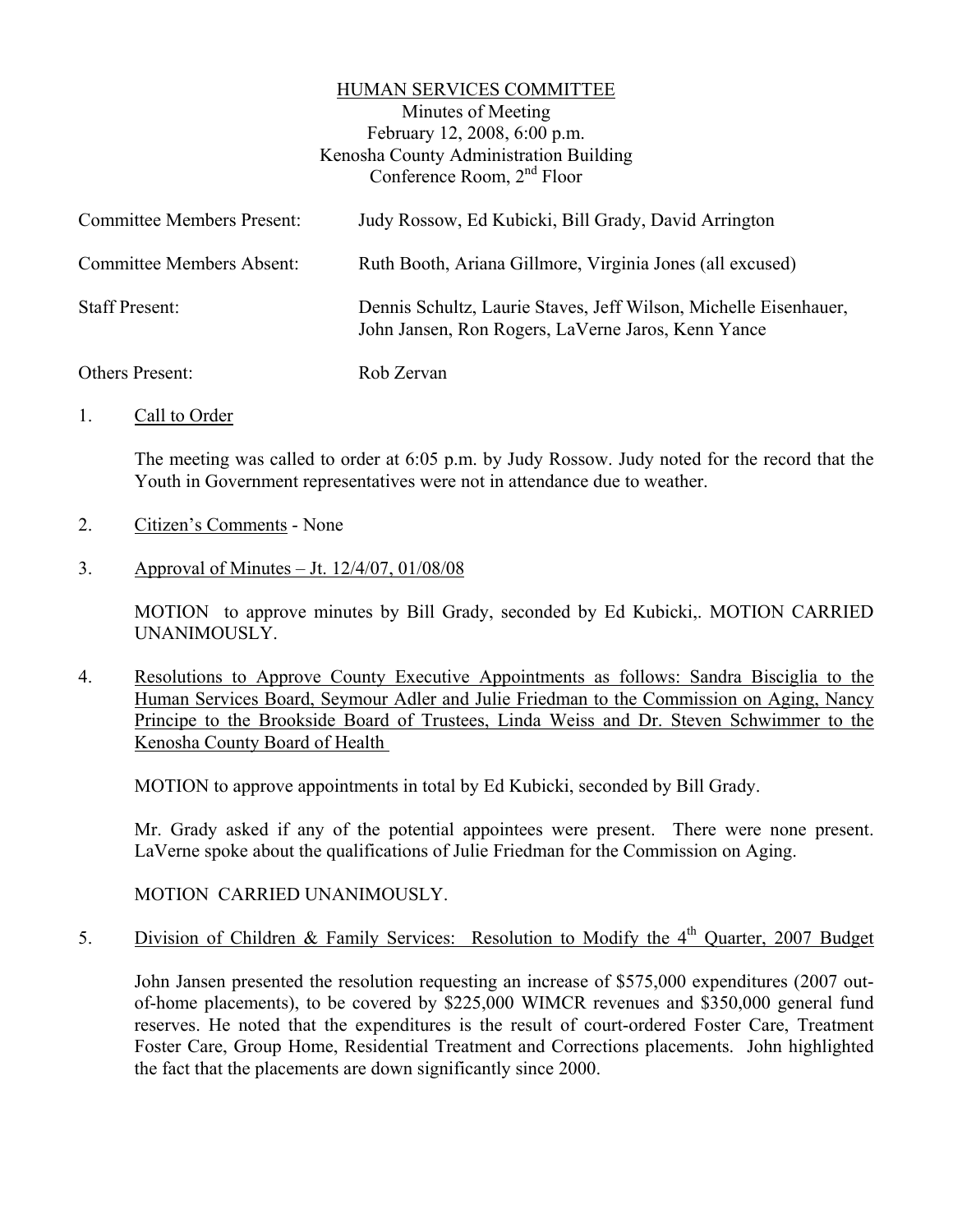Mr. Grady asked if any additional revisions for 2007 will be requested. John responded that this is the final request for 2007. Mr. Grady asked about 2008 numbers thus far. John noted that placements are down from 220 in January of 2007 to 178 at the end of December 2007.

Mr. Schultz requested that John share information with the Committee on Termination of Parental Rights (TPR) cases in 2007. John shared that there were 62 TPRs in 2007 and 24 guardianships granted, equating approximately \$230,000 in savings.

MOTION to approve by Bill Grady, seconded by David Arrington. MOTION CARRIED UNANIMOUSLY.

## 6. Resolution Allowing County Residents to Participate in the National Association of Counties Prescription Drug Plan

Judy Rossow shared information she received from Kenn Yance regarding the NACO Prescription Drug Plan. Supervisor Rossow stated she believes this is a great perk for citizens and Racine reports a positive experience with the plan.

Dennis Schultz stated the cards will be located at various sites in the community including the Human Services Building, the Kenosha County Center, other county facilities, hospitals etc. Dennis also noted that the plan covers pets.

Mr. Grady asked about participating pharmacies. Dennis responded that he believes Walgreens is a provider. Ms. Rossow stated that other pharmacies will receive paper works to participate when the plan is implemented.

MOTION to approve by Ed Kubicki, seconded by Bill Grady. MOTION CARRIED UNANIMOUSLY.

- 7. Such Other Business as Authorized by Law None
- 8. Committee Members Comments –

Bill Grady asked for an update on the Shalom Center project. Mr. Schultz stated an update will occur at the next committee meeting.

9. Adjournment –

Ed Kubicki moved to adjourn, seconded by David Arrington. Meeting adjourned at 6:17 p.m.

Respectfully submitted,

Michelle Eisenhauer Kenosha County Department of Human Services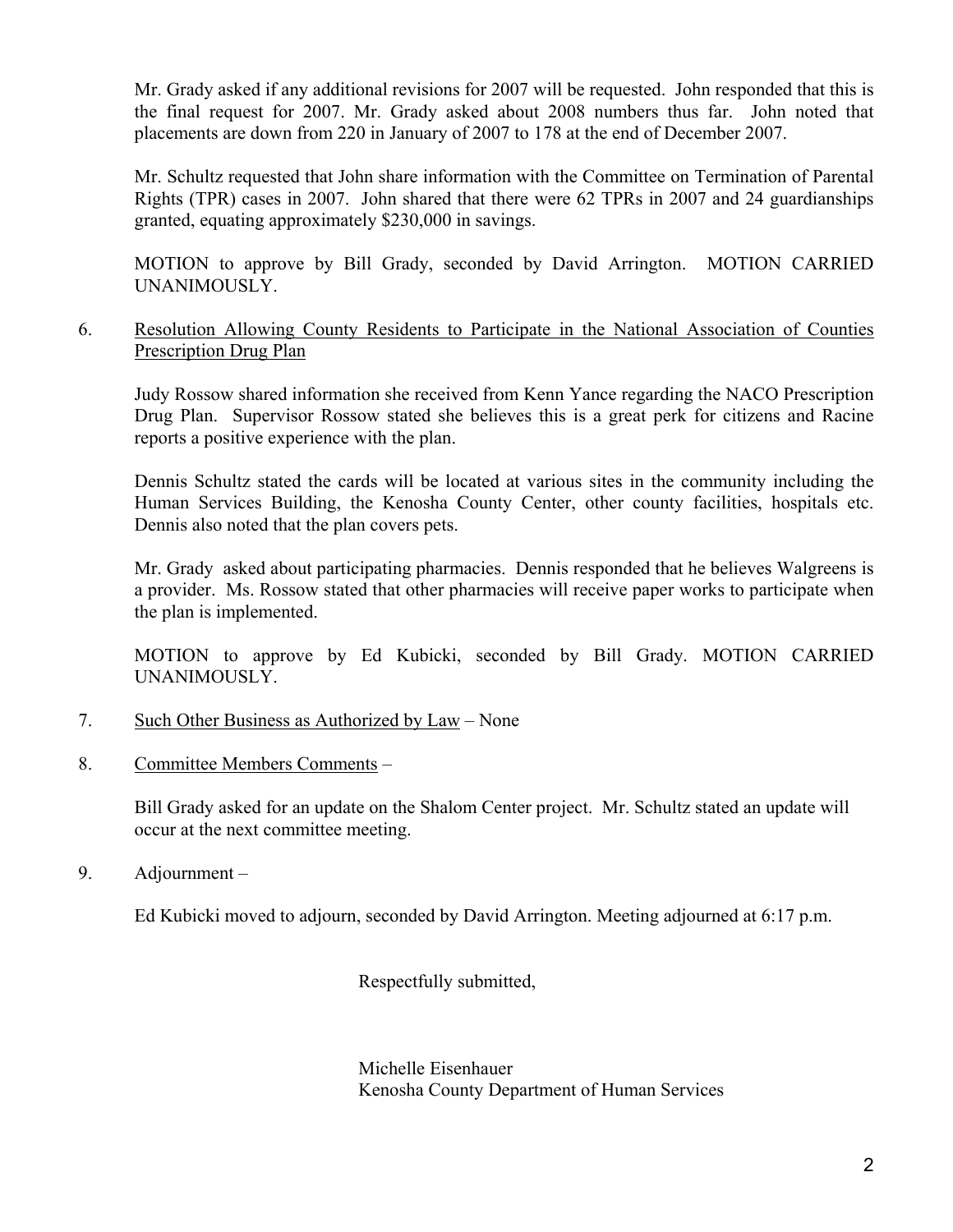## JOINT BUILDING & GROUNDS, HUMAN SERVICES, FINANCE COMMITTEES

Minutes of Meeting February 12, 2008, 6:30 p.m. Kenosha County Administration Building Conference Room, 2nd Floor

| <b>Committee Members Present:</b> | Judy Rossow, Ed Kubicki, Bill Grady, David Arrington, Robert<br>Carbone, Mark Wisnefski, Anita Faraone, John O'Day, David<br>Singer, Mark Molinaro, Gabe Nudo, Youth in Governance members<br>Oliver Debee and Taylor MacKinnon |
|-----------------------------------|---------------------------------------------------------------------------------------------------------------------------------------------------------------------------------------------------------------------------------|
| Committee Members Absent:         | Ruth Booth (excused), Roger Johnson (excused), Joseph Clark<br>(excused)                                                                                                                                                        |
| <b>Staff Present:</b>             | Dennis Schultz, Laurie Staves, Jeff Wilson, Michelle Eisenhauer,<br>Kenn Yance, Fred Patrie                                                                                                                                     |
| Others Present:                   | County Board Supervisors Fred Ekornaas, Bob Haas, Jennifer<br>Jackson, and Dick Kessler, Rob Zerban                                                                                                                             |

# 1. Call to Order

Chairman David Singer (Building and Grounds) called the meeting to order at 6:30 p.m.

### 2. Roll Call

The respective chairpersons of each committee conducted roll call.

#### 3. Chairman and Supervisors Comments

Supervisor Singer noted this meeting was originally scheduled for February 5 but rescheduled due to snow. He also noted that Supervisor Michel removed Judiciary and Law Committee from the Joint Meeting.

Mr. Singer stated that this meeting is about releasing funds to continue gathering information on the Kenosha County Emergency Center and the relocation of the Medical Examiner's Office.

4. Citizen's Comments -

Rob Zerban – 5406-2nd Avenue Kenosha, WI

Mr. Zerban requested that the committees look at buildings/properties in the downtown area for the Kenosha County Emergency Center. He stated that there are many vacant buildings and properties in the downtown area that could meet the needs of the Emergency Center and the Medical Examiner's office. He requested that if the funds are released for the research that the downtown area should be an area considered for these facilities.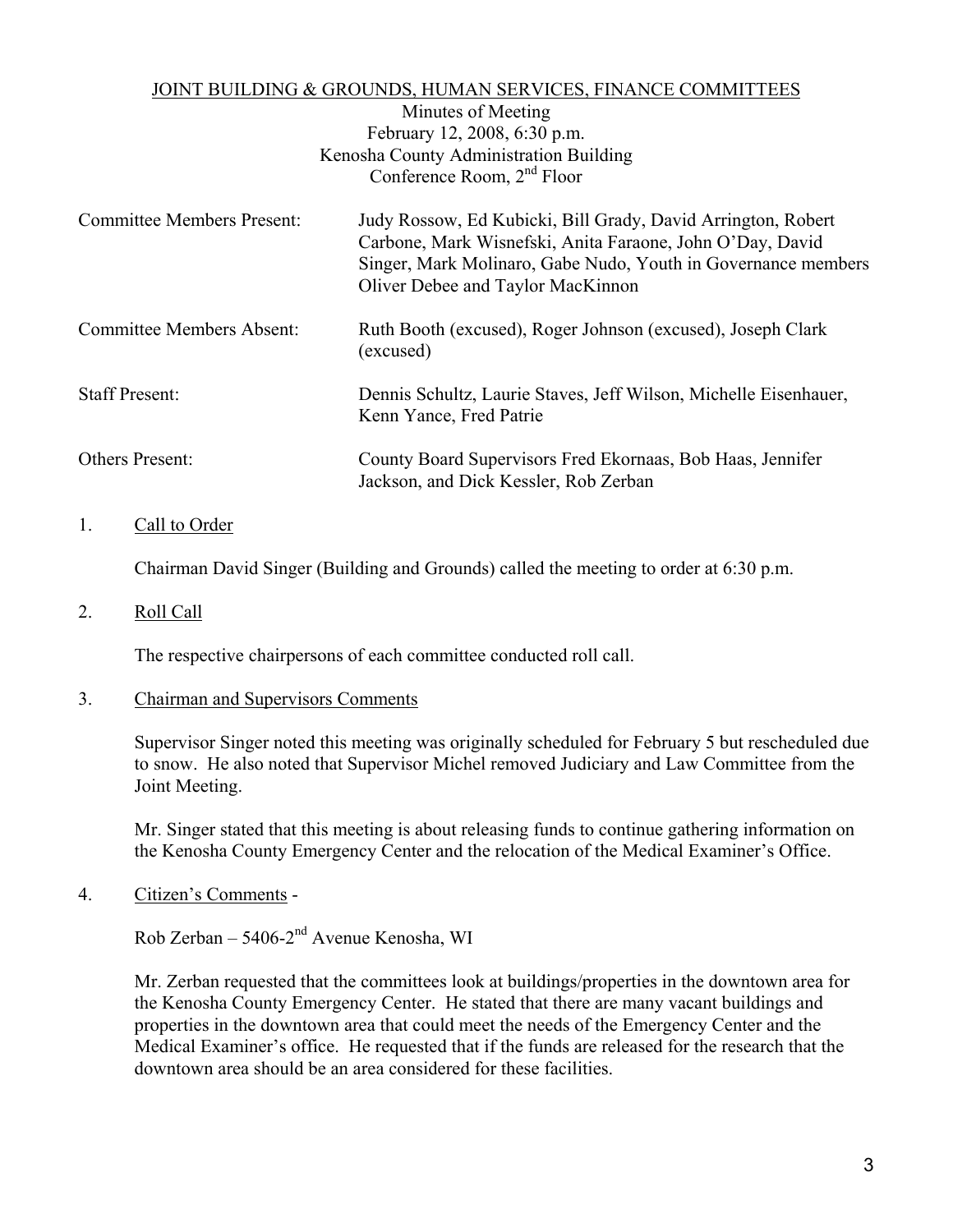5. Consideration of Resolution or Resolutions releasing funding and allowing for architect of record to provide additional information to Kenosha County regarding the Kenosha County Emergency Center.

Supervisor Nudo requested a breakdown of how the proposed funds will be used. Fred Patrie stated that \$10,500 of the \$15,500 will be used to provide information on stand alone facilities for each tenant involved and \$5,000 will be used to research locating the Medical Examiner's Office at the Job Center site. The information provided will include site construction, electrical, HVAC and plumbing costs.

Supervisor Kubicki brought up the joint study currently in process with the city and county on Joint Services. He stated he believes the funds should not be released until the study is complete and the results available for review. Mr. Kubicki proposed an amendment to the resolution that would hold the release of the funds until the results of the joint study are released and can be reviewed by the committees. Mr. Molinaro expressed concern about protocol because there was no motion on the resolution.

Supervisor Carbone stated that he does not believe the study information will help with siting the facility. The study explores how Joint Services is used and how much each entity should pay. The site of Joint Services is not being researched in the study.

Mr. Kubicki asked for clarification if, after the study is complete, the city can choose to go out on their own with dispatch services. Mr. Ekornaas stated that the county owns the building and the city pays rent at the safety building. Joint Services sells dispatch services to the city. What is at issue and what is being studied is how much the city has to pay.

Supervisor Singer stated he believes the County needs to move forward despite the survey so participating entities will know costs.

Supervisor Grady asked what kind of schedule the city pays on i.e. month to month. The response was yes.

Supervisor Molinaro stated he did not believe that the question about whether the city can pull out had been answered. He stated yes the city can pull out. He recommends that the resolution move forward despite the study. He also stated he agreed to look at the ME office going to the Job Center because he wants the resolution to move forward.

Supervisor Faraone presented a memo that she received from Mr. Patrie. It is a memo containing an opinion from the Corporation Counsel regarding Joint Services. She believes the memo supports waiting for the study results before moving forward.

Fred Patrie reported that he and Sue Marcinkus from Joint Services appeared before the Joint Services Board to report on the process for the Emergency Services Center. They promised the Board they will return to report when the process is solidified.

Supervisor O'Day expressed his support of moving forward with the resolution. He requested a timeline of the process if the resolution is approved. Fred Patrie stated that a "scoping" meeting with Building and Grounds will occur to determine the needs for the stand-alone tenants and this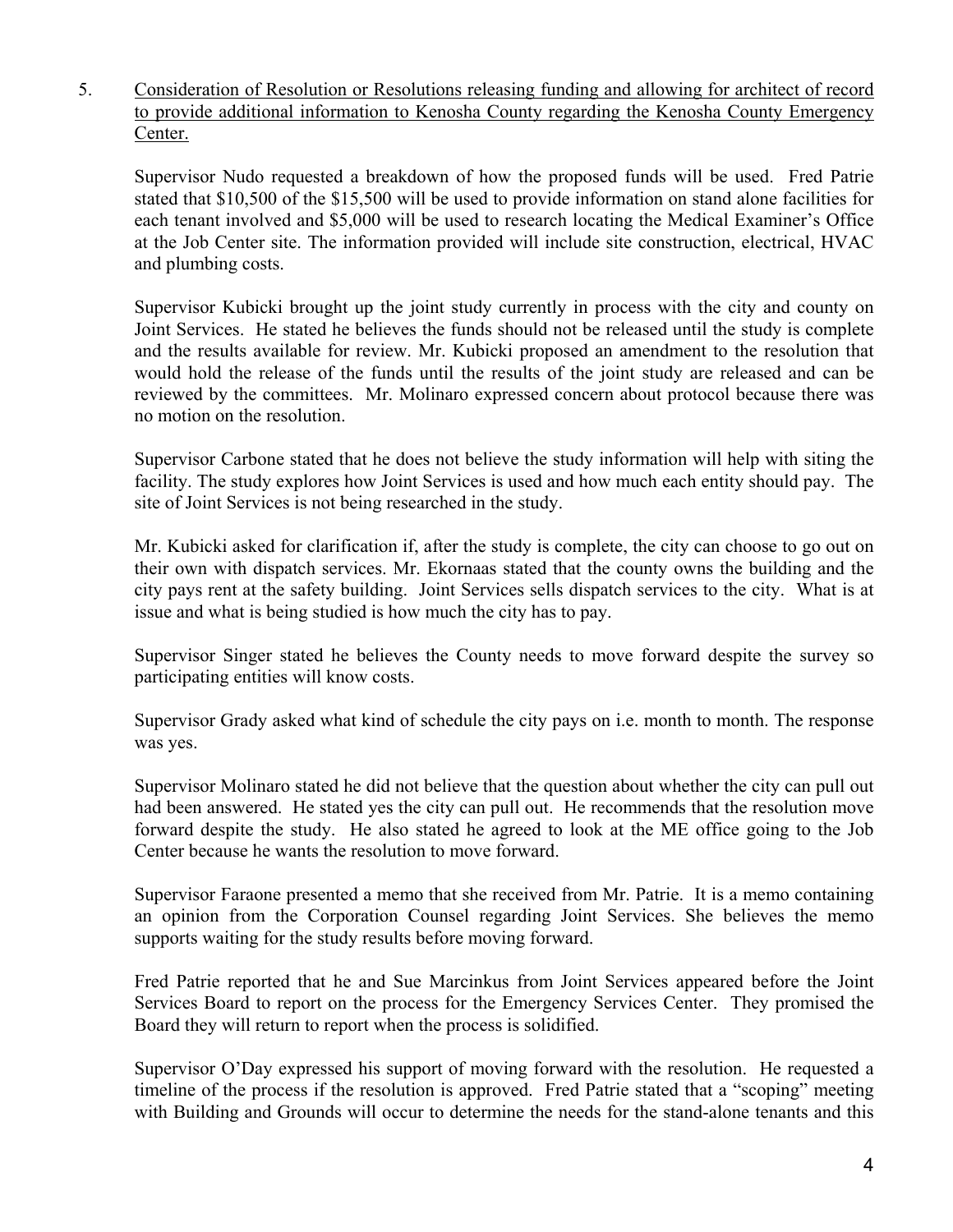will be given to the architect. Then a response from the architect to B  $\&$  G committee members will be drafted. A draft report from the architect will be available in May and a final report will be presented to the Joint Committees in June.

Supervisor Carbone asked for a clarification of what is covered with the funds. Fred Patrie reiterated the funds cover estimates for each tenant as stand alone and looking at options for the Medical Examiner's Office, including the Job Center site.

Supervisor Jackson asked for a clarification on the resolution language related to "new facility" language. Mr. Molinaro explained the last paragraph states that the funds will be used to provide the Joint Committees updated costs for each of the four major tenants individually so the committees can discuss a phased approach for this project and provide updated costs for construction of the Medical Examiner's Office at the Kenosha County Job Center. Supervisor Jackson asked for clarification that this does not lock them in to one facility. Mr. Molinaro responded yes this does not lock the county in to one facility.

Supervisor Arrington asked if this is the last time the county will ask for funds for this purpose. Supervisor Singer responded that if, after this phase, more information is requested more funds will be needed to gather this information. Fred Patrie concurred that this may be a request in the future. Supervisor Arrington expressed his support of moving the process forward and approving this small amount of money to get the information needed.

MOTION to approve the resolution by Gabe Nudo, seconded by Mark Molinaro.

Supervisor Grady stated he believes this information provides flexibility for planning for the needs of the tenants and the County.

Supervisor Molinaro expressed his support for this resolution, as it will provide the information needed to share with the County Board, Joint Services, and the City of Kenosha.

Supervisor Kubicki expressed his opinion that it is important to get feedback from the City's law enforcement personnel and fire personnel as well as the Department Heads and the City of Kenosha. Mr. Molinaro responded that if that information is solicited, it may not be what the County wants to hear because each interested entity will want the Emergency Center in their own back yard. Mr. Arrington responded that ultimately it will rest on the shoulders of the County Board Supervisors when the decisions are made and constituents expect to see improvement in services. Fred Patrie responded that he and Sue Marcinkus met with the Fire Chief's command staff and will continue to work with all applicable departments during this process. Additional discussion about the importance of including other law enforcement and fire departments in the communication process ensued.

Supervisor Ekornaas shared information about communication equipment already located at the KCC site, which could potentially lower costs. He expressed his support of the resolution and encouraged all to move on in the process.

Building and Grounds Committee – MOTION CARRIED UNANIMOUSLY.